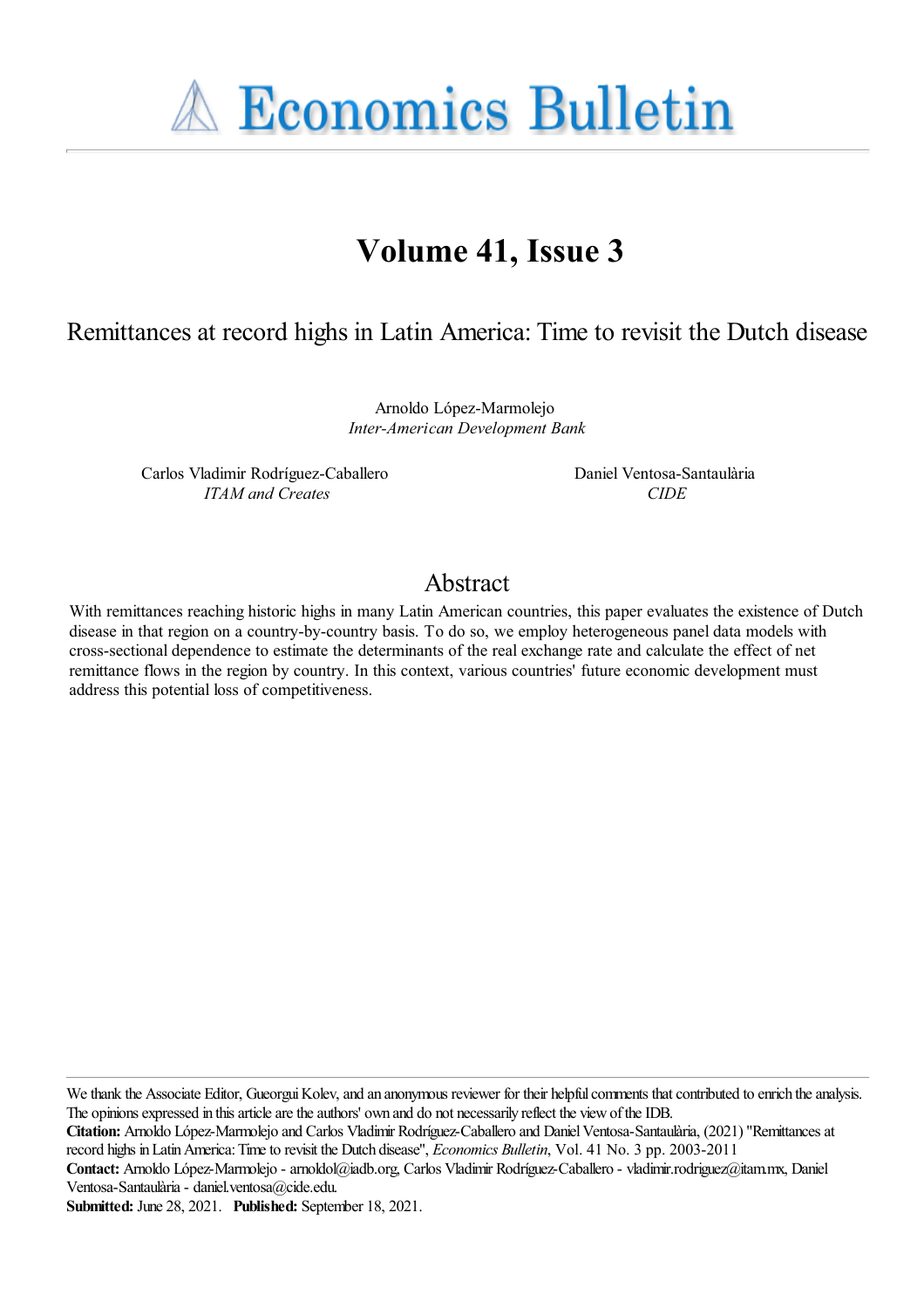#### **1. Introduction**

Absorbing remittances when their volume is large in relation to economic activity is a significant challenge to an economy, as they are considered a potential source of Dutch disease (Acosta et al., 2009, Amuedo, 2004, and Guha, 2013). Large flows of remittances would lead to an appreciation of the real exchange rate, resulting in a loss of competitiveness in the export sector. Furthermore, recent literature has found a "fear of appreciation," as depreciated exchange rates appear to increase growth through higher savings and capital accumulation, and, to a lesser extent, through trade accounts (Levy-Yeyati et al. 2012).

In Latin America and the Caribbean (LAC), remittances as a percentage of GDP have returned to the level prevailing before the Great Recession (see Figure 1). Net remittance inflows (both in terms of total and as a percentage of GDP) have reached historic peaks in several countries of the region, as shown in Figure 2. Net remittances have become very high with respect to the size of their economies in some countries, accounting for between 14 and 22 percent of GDP in the countries of the Northern Triangle of Central America (Guatemala, El Salvador, Honduras). Moreover, the recent COVID-19 crisis is taking them to reach the highest history levels in several countries (see Figures 2 and 3).



**Figure 1. Remittances as a percentage of GDP in Latin America and the Caribbean** 

Despite the severe contraction expected in 2020, the stream of remittances to LAC has continued supported first by the state aid provided in the U.S. and then by its reopening of the economy. The Coronavirus Aid, Relief, and Economic Security Act (CARES) provided an unemployment benefit of US\$ 600 per week in addition to the state unemployment programs, which resulted in legal migrants receiving an income above their previous salaries (Eggers and Laloum, 2020). For example, El Salvador and Honduras experienced only mild reductions in remittances, while Guatemala, Mexico, and the Dominican Republic had increments. As the GDP is expected to contract severely in these countries (Figure 3), remittances as a percentage of GDP are expected to increase further in 2020.

Source: World Development Indicators, The World Bank.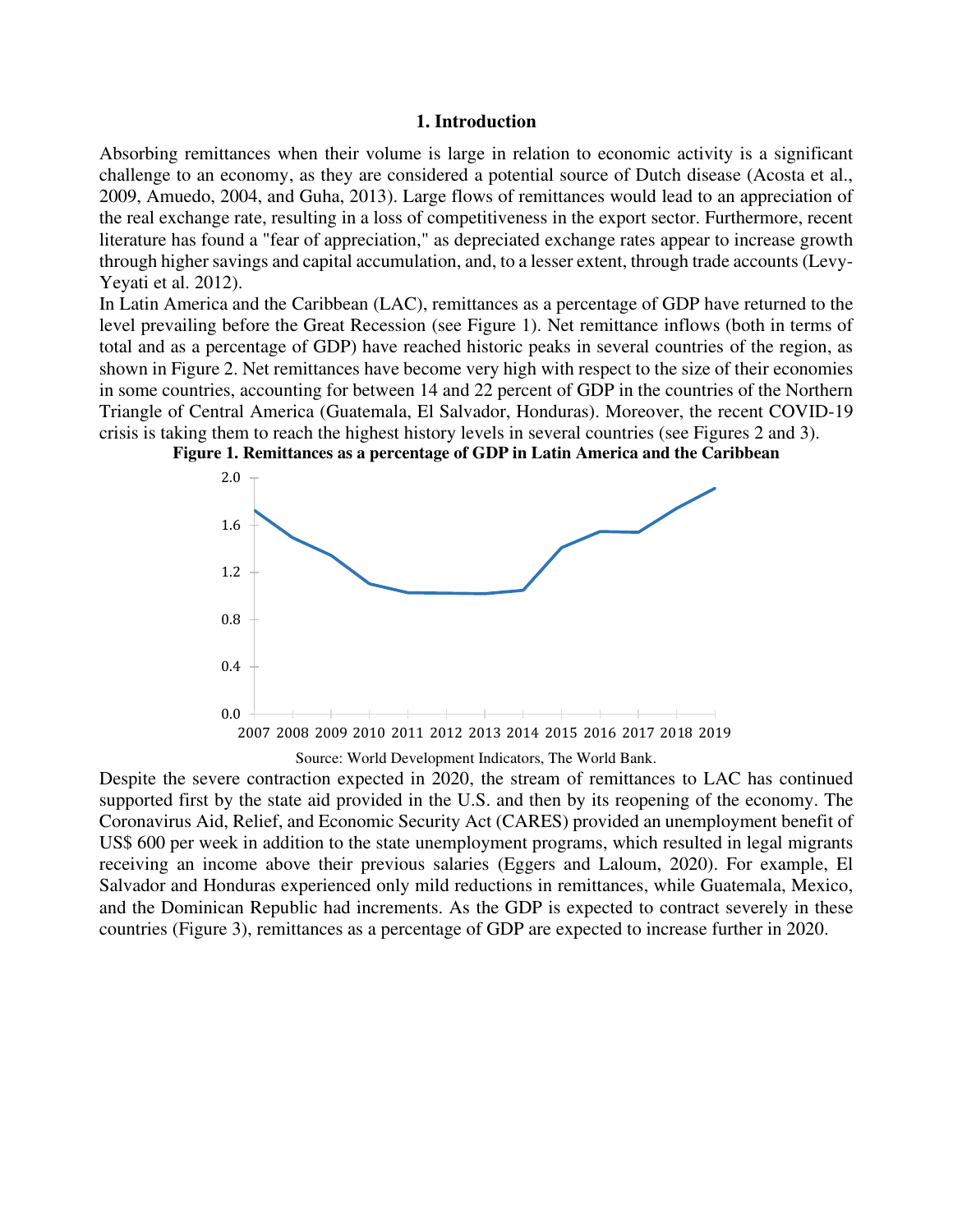

#### **Figure 2. Net remittances as a percentage of GDP: selected countries**





Remittances, annual  $\%$  GDP growth expected for 2020

Source: Central America Monetary Board and the Bank of Mexico.

Source: Central America Monetary Board and United Nations (2020).

High levels of remittances generate noticeable positive effects<sup>1</sup> but, notably also potential negative ones: remittances could be at the origin of a Dutch disease phenomenon (the country's exchange rate appreciates because of revenues increase due to remittance inflows). In this context, to evaluate policies aimed at mitigating the potential drawbacks of remittances while maintaining their benefits, it is essential to reassess the possible existence of Dutch disease in the region and discuss which countries are more exposed to additional increases in these inflows. To do so, we begin by identifying graphically if the change in price competitiveness in terms of the real exchange rate is in any way related to the volume of remittances with respect to the size of the economy. Figure 4 shows large variations in the change in price competitiveness over the last five years, with some countries experiencing depreciation of between 30% and 40% (note that these are the largest economies in the region: Brazil, Mexico, and Colombia), others having milder depreciation of between 5% and 15%, and a few experiencing appreciations  $(2013-2018^2)$ . In sum, the loss of price competitiveness of some economies with respect to others in the region is striking and will deepen because of the COVID-19 as the exchange rates will absorb the external shocks. Figure 4 shows a negative relationship between the change in the real exchange rate and the volume of remittances with respect to the size of the economy (net remittances as a percentage of GDP).

<sup>&</sup>lt;sup>1</sup> See Ait Benhamou and Cassin (2021) on the impact of remittances on consumption and education of beneficiaries.

<sup>&</sup>lt;sup>2</sup> The sample ends in 2018 due to the availability of data on net remittances.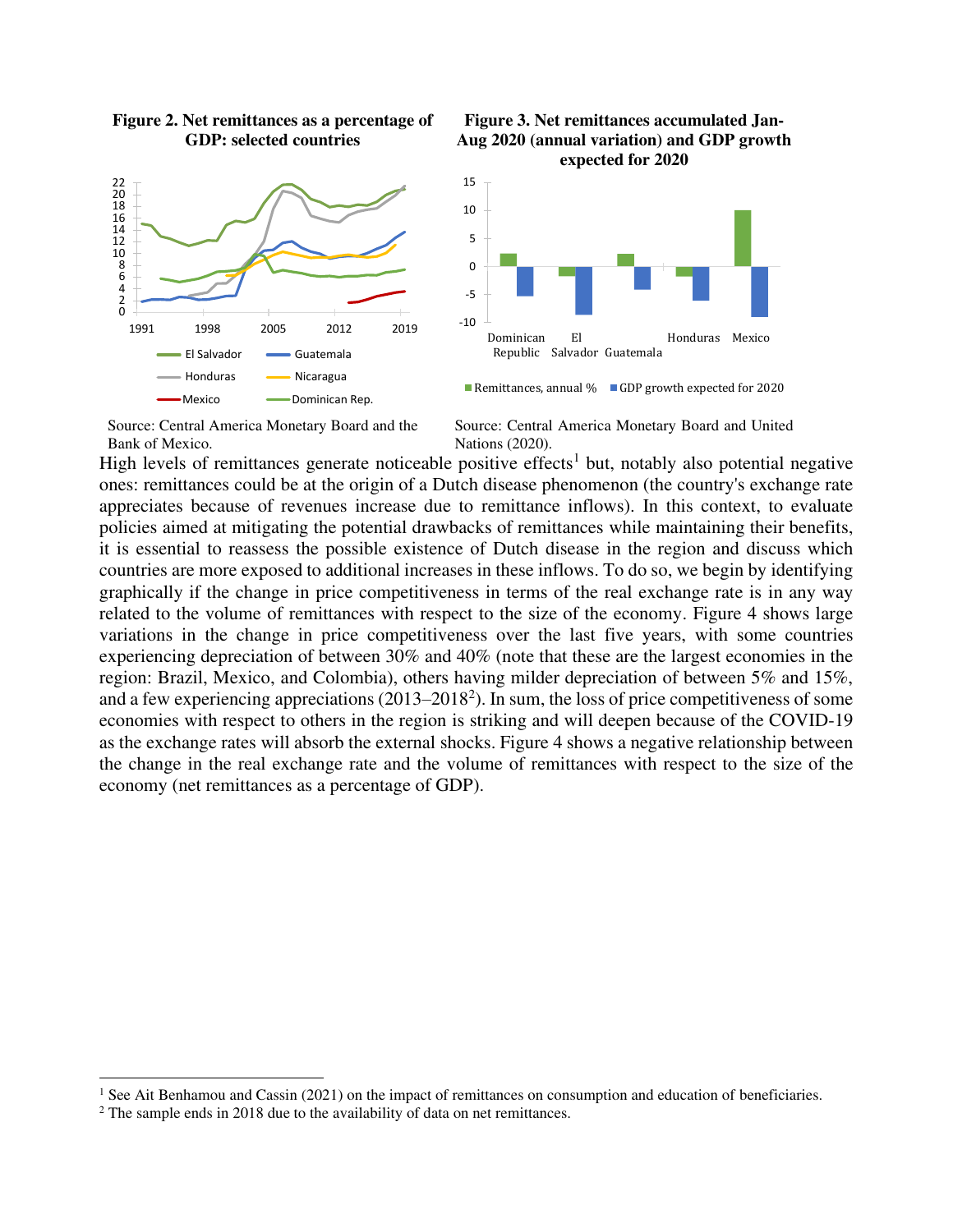**Figure 4. Variation in the real exchange rate and average net remittances as a % of GDP in the last 5 years.** 



Source: Own calculations based on World Development Indicators (WDI) data from the World Bank.

The large volume of remittances also presents a challenge for local currency markets. Consequently, several central banks in the region have taken an active role in the foreign exchange market. For example, Guatemala's central bank has intervened in the exchange market by buying 2,453 million dollars worth of U.S. dollars in 2017; 1,206 million dollars' worth in 2018, and 1,329 million dollars' worth in 2019. Meanwhile, the central bank of Honduras intervenes daily to maintain the exchange rate band's exchange rate. Their interventions (whether direct or through rules) seek to mitigate shortterm exchange rate movements.

In the next section, we use panel data modeling to estimate the real exchange rate determinants and calculate the effect of net remittance flows in the LAC region. We opt to use heterogeneous panel models because we are also interested in estimating the individual effects in each of the countries analyzed. Our setup allows us to identify which countries' remittances negatively impact (i.e., appreciation) on the real exchange rate. The panel data models used in this paper assume that crosssectional units (countries) are not independent of one another; hence, a type of cross-sectional dependence exists that needs to be considered when modeling. This dependence may be due to the trade and financial integration among the countries of the region that is the result of certain trade agreements, such as the Southern Common Market (MERCOSUR) or the Dominican Republic-Central America Free Trade Agreement (CAFTA), the presence of international financial institutions, and liberalized financial markets. With this in mind, we assume that an unobservable factor structure is driving the cross-sectional dependence between LAC countries.

Pesaran (2006) proposes a methodology to estimate these types of panel models, called the Common Correlated Effects Mean Group (CCEMG). He uses the cross-sectional averages of the observables as good proxies for the unobserved factors to augment the model. Pesaran's original model assumes that all the variables involved in the model are integrated processes of order zero, I (0), i.e., that the variables are stationary. However, we show that the economic variables used in our models exhibit long-range dependence of non-integer order, oscillating around [0.4,0.8], i.e., that *our* economic variables are in the non-stationary bound. We then follow the methodology proposed by Ergemen and Velasco (2017), who extend Pesaran's model to allow for long-range dependence processes. See Rodríguez-Caballero (2021) for more possibilities of interconnections between the cross-sectional units.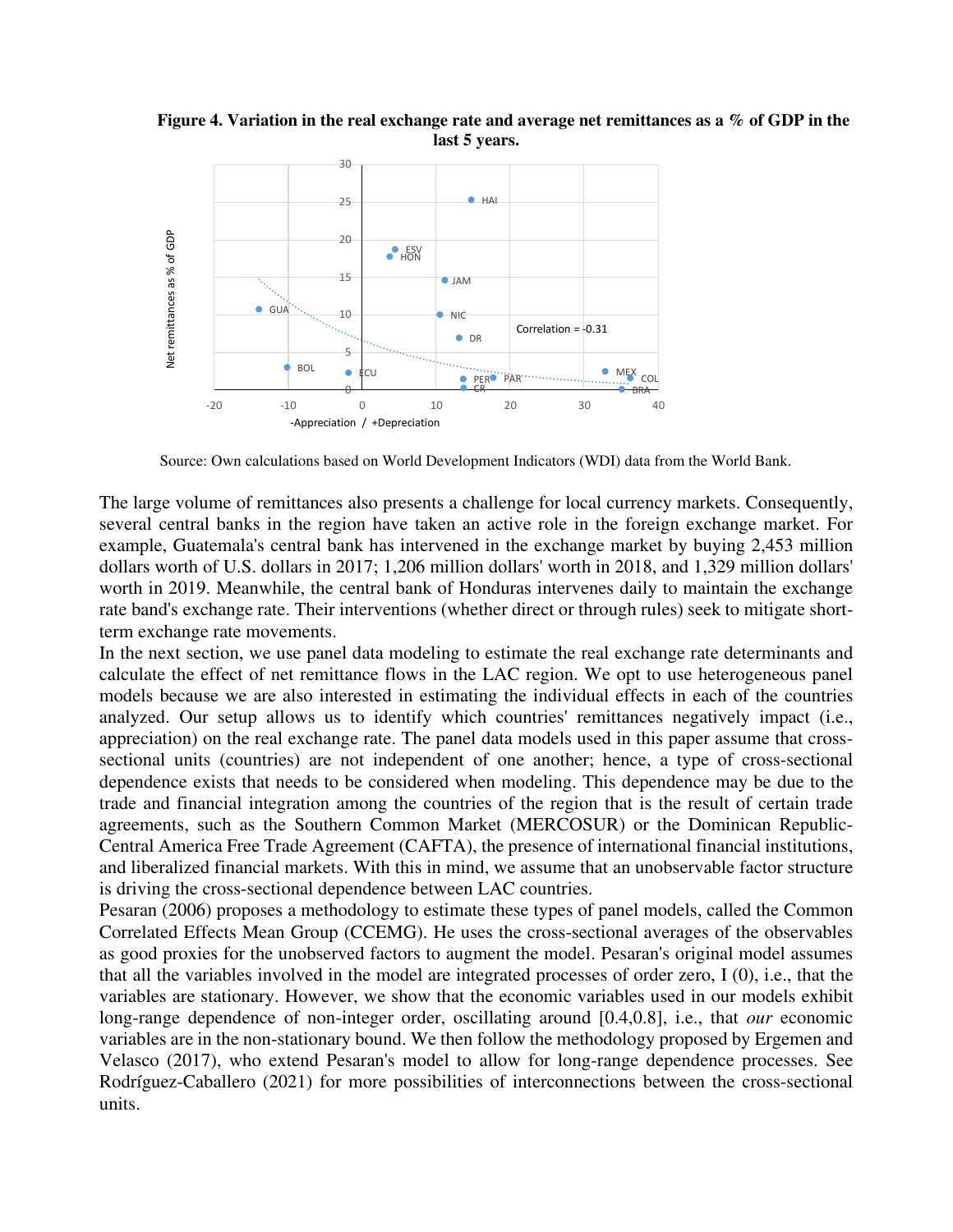Our results show that net remittances in several countries of the region have a negative effect on the real exchange rate. The countries where this effect is most substantial—as shown by the elasticity of the real exchange rate to remittances—and which have the highest volume of net remittances with respect to the economy (and one expected to continue growing) are more exposed to Dutch disease.

These results represent a call to policymakers. Firstly, they need to identify the problem, i.e., the existence of Dutch disease resulting from remittance flows in the context of historical peaks in remittances and a rise in competing countries' price competitiveness due to exchange rate depreciation (for example, in periods of global risk aversion such as the one resulting from the COVID-19). And secondly, they need to review policy alternatives to mitigate this situation, such as exchange rate and foreign exchange reserves policies, remittance payment systems, and competitiveness policies.

We recognize the complexity of the task. The literature on "fear of floating" (Calvo and Reinhart, 2002) and "fear of appreciation" describes the costs of substantial exchange rate movements. For example, when the level of imports is high with respect to the economy as a whole, a depreciation could result in high inflation and economic contraction; when there is liability dollarization, this poses a risk to financial stability. Meanwhile, inflation volatility could undermine the credibility of monetary policymakers in their efforts to target inflation. Strong appreciations result in a loss of international competitiveness and lower growth while keeping inflation low.

In sum, in this context, putting this issue on the table for discussion is crucial for some countries' future economic development.<sup>3</sup>

The document is divided into three sections. Section 2 presents the modeling strategy and the empirical results. Section 3 concludes.

### **2. Econometric strategy and empirical results**

We aim to model the real exchange rate, our underlying hypothesis being that it is negatively affected by remittances. We use a panel data strategy to estimate the relationship among an expanded set of Latin American economies. The interrelationship between Latin American economies can be fundamental to understanding the dynamics of the region.

Panel data models have been widely used in recent years in empirical studies. They have been employed to analyze complex phenomena due to the ease with which they allow the heterogeneity presented among cross-sectional units to be controlled for and even exploited. Such models allow us to identify various effects that are simply not detectable in pure cross-sectional or time-series econometric models.

When analyzing economic phenomena, it becomes apparent that cross-sectional units may be exposed to the influence of statistical structures that end up creating interdependence among them; this is known as cross-sectional dependence. Such dependence has given rise to a vast literature because we may generate nonsense inferences if we neglect or treat this structure wrongly. The type of econometric models that have been used to analyze these data structures are known as "large data panels with cross-sectional dependence."<sup>4</sup>

This study assumes that a common factor structure drives the cross-sectional dependence among the countries analyzed. The approach we follow does not require us to identify the origins of that dependence, but simply bear it in mind in the estimation procedure. Furthermore, we consider that the assumption of homogeneity between the regressors and the dependent variable is inappropriate in our study because of the heterogeneity among countries.

<sup>&</sup>lt;sup>3</sup> We thank the Associate Editor, Gueorgui Kolev, and an anonymous reviewer for their helpful comments that contributed to enrich the analysis.

<sup>&</sup>lt;sup>4</sup> See Chudik and Pesaran (2015) for an excellent review of the literature.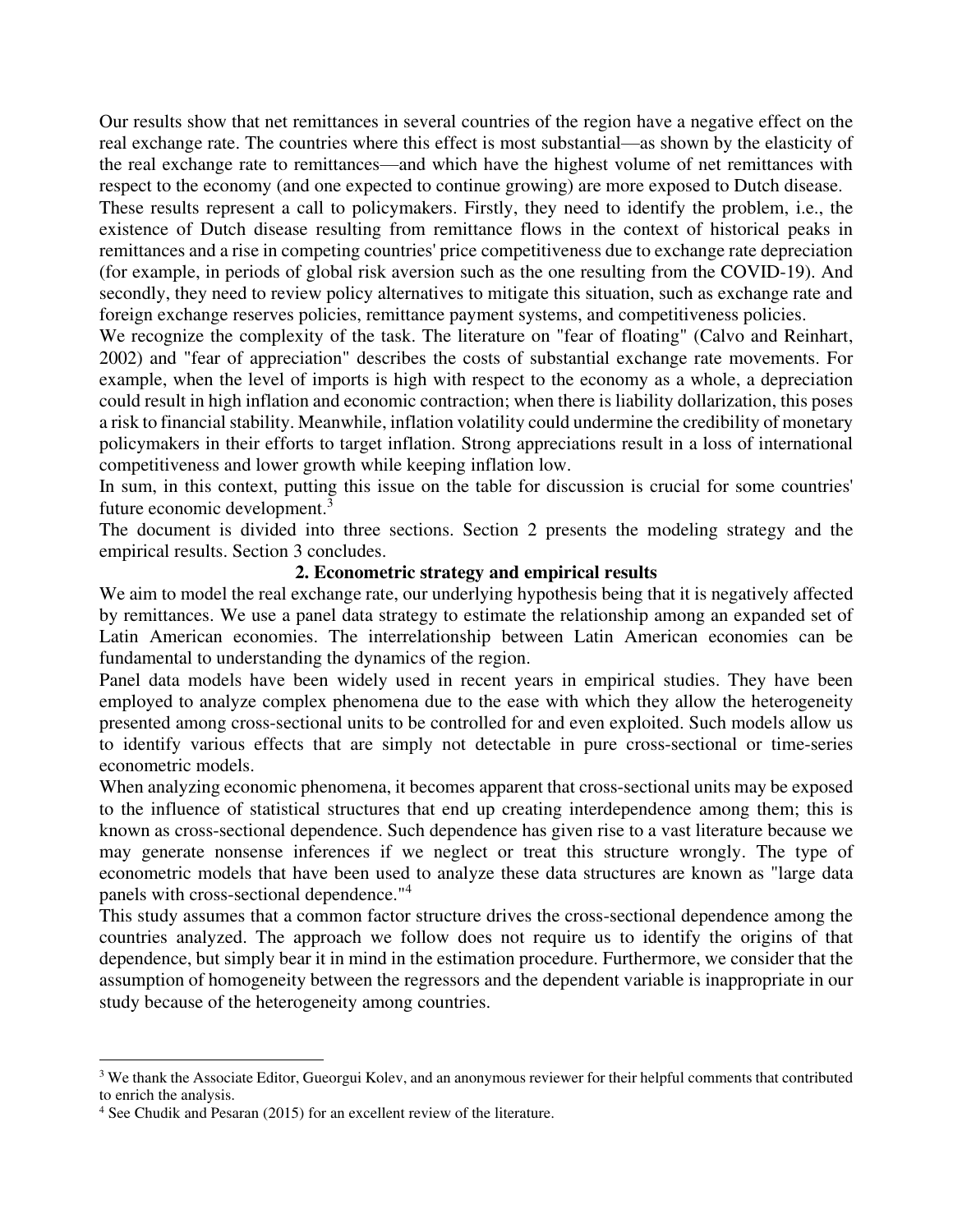Consider the following fractionally integrated heterogeneous panel data model with interactive fixed effects for  $i = 1, ..., N$  and  $t = 1, ..., T$ ,

$$
y_{it} = \alpha_i + \beta'_i x_{it} + \lambda'_i F_t + \Delta_{t+1}^{-d_{io}} \epsilon_{it}, \qquad (1)
$$

$$
\mathbf{x}_{it} = \mu_i + \Gamma_i' F_t + \Delta_{t+1}^{-\delta_{io}} \mathbf{v}_{it}.
$$
 (2)

where the  $\alpha_i$  and  $\mu_i$  are covariate-specific fixed effects,  $x_{it}$  is a k × 1 vector of individual observed regressors, F<sub>t</sub> defines the r-dimensional vector of common factors, which are fractionally integrated processes of order  $\theta_i$ , denoted as  $F_t \sim I(\theta_i)$ , and  $\Gamma_i$  is the r × 1 vector of the associated factor loadings. Nuisance long-memory parameters  $(\theta_i, \delta_i, \epsilon_i)$  are the object of interest, along with constant parameters  $(\beta_i)$ . Note that the actual integration orders are unknown.

The estimation procedure is executed by taking first differences in equations (1-2) to remove the fixed effects, and then, the model is estimated cf. Ergemen and Velasco (2015). Further technical details of the econometric procedure are available in appendix B.

Finally, to capture the existence of Dutch disease in the Latin American region as a whole, we also estimate the Common Correlated Effect Mean Group (CCEMG) estimator proposed by Pesaran (2006), which is defined as follows:

$$
\hat{\beta}_{CCEMG}(d^*) = \frac{1}{N} \sum_{i=1}^{N} \hat{\beta}_i(d^*).
$$
 (3)

Our data set includes annual data from the following North, Central, and South American countries: Bolivia, Brazil, Colombia, Costa Rica, Dominican Republic, El Salvador, Guatemala, Haiti, Honduras, Jamaica, Mexico, Nicaragua, Paraguay, and Peru. All these countries are employed to estimate the panel data model introduced in the previous section.

The sample size spans the period 1980–2018 due to the availability of data.<sup>5</sup> The variables are bilateral real exchange rate against the US dollar, remittances (net remittances in models), external debt, international reserves, interest rates, and GDP per capita relative to the U.S. $<sup>6</sup>$  (as a proxy of</sup> productivity). We use net remittances (rather than merely inflows) as the net flow provides a clearer picture of the country's exposure to these types of inflows. GDP per capita is treated as a proportion of the GDP per capita of the U.S. The basic setup of the econometric specification follows the theoretical model developed by Farhi and Gabaix (2015), and empirically verified by Marmolejo and Ventosa-Santaulària (2019) for the case of Mexico. This model provides a closed-form solution of the real exchange rate in terms of relative productivity and interest rates. To these variables, we add remittances given their importance in some countries in the region, and other variables that have proven relevant to capture short-term movements of the exchange rate (Driver and Westaway, 2004). Remittances are considered a stable source of external inflows, even despite COVID-19 (World Bank, 2021), and as such, should impact the exchange rate. However, the fluctuations of the exchange rate might also affect remittances (bidirectional causality), but the evidence is still inconclusive (see Kunkoro, 2020), among other reasons because the significance of the effect is influenced by the exchange rate system (Calvo and Reinhart, 2002). Notwithstanding, with a flexible exchange rate, some works have found it to be relevant, and this result seems to appear more often in studies using

<sup>5</sup> Source: World Bank[. https://data.worldbank.org/indicator](https://data.worldbank.org/indicator) 

<sup>6</sup> The US data are used to build the bilateral real exchange rate series (the NER with respect to the US dollar) and the productivity proxy (GDP per capita of a Latin American country relative to US GDP per capita). Around 76% of total remittances sent to LAC come from the US (see table 1 in Martin et al., 2019), and therefore, bilateral measures of the real exchange rate and productivity with the US are used. Nonetheless, it is noteworthy that replacing RERs with Real Effective Exchange Rates does not alter the results. See Table 1 and Table C.1 in Appendix C. We also considered using the Total Factor Productivity (TFP) from the Penn World Table, however, this variable was not available for all the countries in the sample, in concrete for Haiti, El Salvador, and Nicaragua. Including these countries is important for our analysis as they are among those with the highest ratios of remittances to GDP.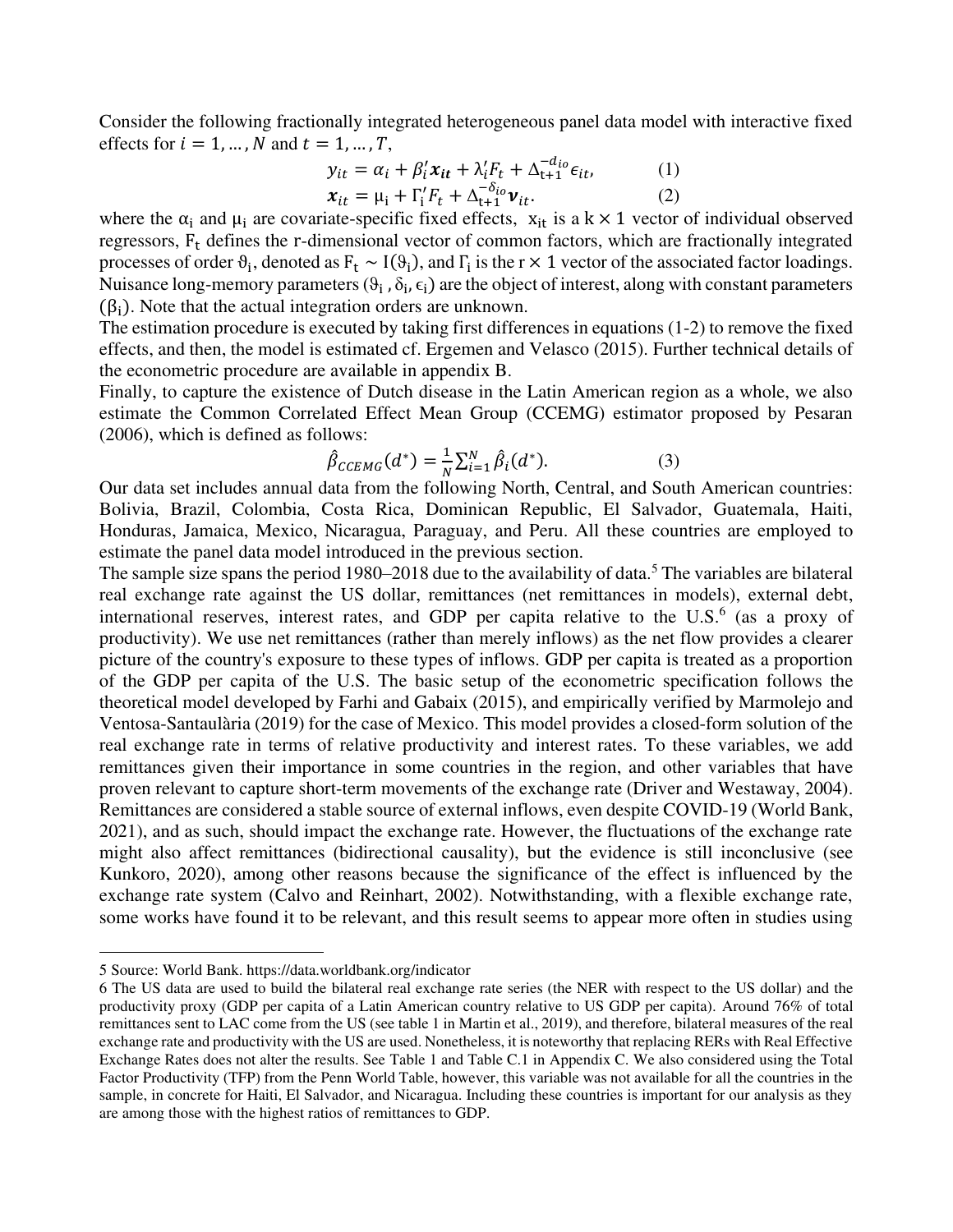quarterly and monthly data (see for example Lin, 2011, Pant and Budha, 2016, and Vargas-Silva, 2021), suggesting the exchange rate affects remittances more naturally within short periods, an effect that is lost with annual data, like those used here.

For example, using quarterly data for Indonesia, Kuncoro (2020) finds that a home currency depreciation induces the growth of remittances, but that its appreciation does not reduce them. The author also finds that the exchange rate in Indonesia is highly dependent on remittances, stating that "Given the huge flows of remittance, the impact of remittances on the supply of foreign exchange should be a major concern for monetary authority." As our analysis is on a potential Dutch disease, we focus on the effect of remittances on the real exchange rate.

In the panel analysis, we use deflated net remittances, deflated external debt, and deflated international reserves as a proportion of the GDP of the respective country<sup>7</sup>. We do this to homogenize the variables due to specific differences in their magnitudes across countries. The respective standard descriptive statistics can be found in Table A.1 of Appendix A.

We obtain overwhelming evidence of the nonstationarity  $(≥ 0.5)$  of all these variables by estimating the fractional memory parameter (the memory parameters are shown in Table A.2). $8$ 

To study the dynamics of the real exchange rate (RER), we begin the panel data analysis by estimating simplified panel data models with only one regressor, GDP per capita relative to US GDP per capita, as a proxy for productivity.

We estimate three different models to analyze our estimates' performance, taking the differences before doing so. First, we use the mean group (M.G.) and demeaned mean groups (DMG) estimators of Pesaran and Smith (1995) (ignoring the fact that countries may be cross-correlated). We obtain the CCEMG estimates, taking into account a possible cross-sectional dependence in the panel. The basic aim is to determine whether overlooking or considering that cross-sectional dependences between Latin American countries may be driven by an unobserved factor structure that affects the sign and magnitude of the parameters. Furthermore, in all models, we include constants, while in the CCEMG variants, we also include deterministic trends.

| Variable                                  | Dependent variable: log(RER) |                        |                        |                        |  |  |  |  |
|-------------------------------------------|------------------------------|------------------------|------------------------|------------------------|--|--|--|--|
|                                           | MG                           | DMG                    | <b>CCEMG</b>           | CCEMG+T                |  |  |  |  |
| log(GDP per capita<br>relative to the US) | $-0.614***$<br>(0.071)       | $-0.704***$<br>(0.054) | $-0.667***$<br>(0.069) | $-0.672***$<br>(0.064) |  |  |  |  |
| Trend                                     |                              |                        |                        | 0.002                  |  |  |  |  |
| Constant                                  | $-0.005$                     | $-0.000$               | 0.000                  | $-0.004$               |  |  |  |  |
| <b>Observations</b>                       | 513                          | 513                    | 513                    | 513                    |  |  |  |  |

| Table 1: Panel estimation with one variable |  |
|---------------------------------------------|--|
|---------------------------------------------|--|

Notes: (1) \*p<0.1; \*\*p<0.05; \*\*\*p<0.01;

As shown in Table 1, in all models our productivity measure significantly affects the real exchange rate. This result is to be expected. All the countries in our sample have suffered a productivity loss with respect to the U.S., which is a driving force that eventually depreciates the local currency in

<sup>7</sup> We also considered monthly interest rates with respect to the monthly interest rate of the US. However, the lack of information made the degree of unbalancedness increases highly. We discarded the interest rate to preserve enough information to estimate the model.

<sup>8</sup> We use the Extended Local Whittle (ELW) method proposed by Abadir et al. (2007) that consistently estimates the memory parameter even beyond the unit root. After detrending the data, we then estimate the memory with a bandwidth of m =  $T^{0.7}$  corresponding to m = 12. Given the level of our memory parameters, we choose  $d^* = 1$ .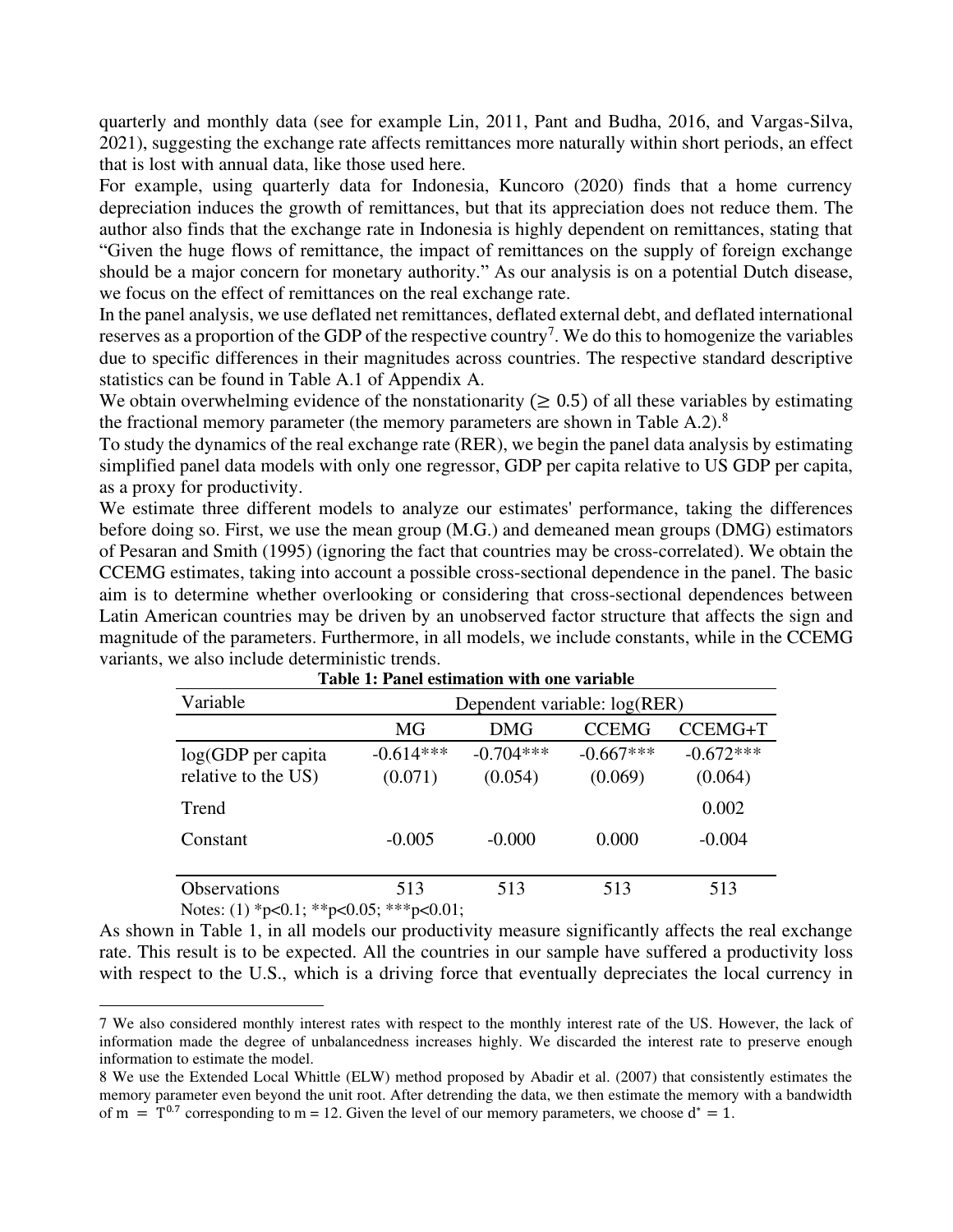dollar terms. In short, it is the opposite of a Balassa-Samuelson effect. As long as these economies continue to lag behind the U.S. in terms of productivity gains, their exchange rate should eventually depreciate (see Marmolejo and Ventosa-Santaulària, 2019). Note that the deterministic trend in the CCEMG model is not statistically significant. This, again, is rather intuitive. In the PPP literature, a deterministic trend is usually included to consider the Balassa-Samuelson effect. As mentioned previously, the latter occurs because of a difference in productivities among the commercial and noncommercial sectors of a country and among those of its trading partners. By including GDP per capita, the deterministic trend becomes irrelevant. Note that ignoring cross-sectional dependence provokes a small negative bias that is controlled for by the CCEMG estimators.

In addition to GDP per capita relative to the U.S., the following set of models incorporate the remaining economic variables: remittances, reserves, and external debt (relative to the corresponding GDP). The results are shown in Table 2.

| Dependent variable: log (RER) |            |              |             |             |             |  |  |  |  |
|-------------------------------|------------|--------------|-------------|-------------|-------------|--|--|--|--|
| Variable                      | Model 1    | Model 2      | Model 3     | Model 4     | Model 5     |  |  |  |  |
| $log(GDP$ per capita          | $-.667***$ | $-0.666$ *** | $-0.672***$ | $-0.778***$ | $-0.793***$ |  |  |  |  |
| relative to the US)           | (0.032)    | (0.037)      | (0.032)     | (0.042)     | (0.035)     |  |  |  |  |
| Remittances/GDP               |            | $-0.756**$   | $-1.600***$ | $-0.512*$   | $-1.214***$ |  |  |  |  |
|                               |            | (0.341)      | (0.323)     | (0.283)     | (0.249)     |  |  |  |  |
| log(Reserves/GDP)             |            |              | $0.035***$  |             | $0.040***$  |  |  |  |  |
|                               |            |              | (0.012)     |             | (0.011)     |  |  |  |  |
| log(Debt/GDP)                 |            |              |             | $-0.076***$ | $-0.087***$ |  |  |  |  |
|                               |            |              |             | (0.024)     | (0.022)     |  |  |  |  |
| Constant                      | 0.000      | $-0.001$     | $-0.001$    | 0.001       | $-0.002$    |  |  |  |  |
|                               |            |              |             |             |             |  |  |  |  |
| <b>Observations</b>           | 513        | 513          | 513         | 513         | 513         |  |  |  |  |

|  |  | Table 2: Panel estimation with all the variables |  |
|--|--|--------------------------------------------------|--|
|  |  |                                                  |  |

Notes: (1) \*p<0.1; \*\*p<0.05; \*\*\*p<0.01; All first-differenced models are estimated using Common Correlated Effects Mean Groups estimators.

Model 1 is the simplified model described earlier that we include as a benchmark, while Model 2 includes remittances. Note that their effect is negative and significant. This implies that an increase in remittances will tend to appreciate the exchange rate, as hypothesized in this work. Model 3 includes reserves. Model 4 adds external debt, and Model 5 adds both reserves and debt.<sup>9</sup>

Overall, International Reserves and External Debt have the expected effect on the real exchange rate: an increase in reserves implies buying dollars and selling the local currency, which should depreciate the value of the latter. An increase in external debt also implies receiving foreign currency and thus a depreciation of the local currency. Table A.3 of the appendix shows the signs of the coefficients by country. The sign of GDP per capita relative to the U.S. is negative for all countries, whereas the sign

<sup>&</sup>lt;sup>9</sup> Model 5 allows for heterogeneous (i.e., country-specific) results, which are shown in Appendix A. Note that some countries present significant biases, which may be controlled for by including more specific variables in a country-specific analysis. We are currently analyzing some particular cases using the ARDL methodology, though the analysis is beyond the scope of this paper.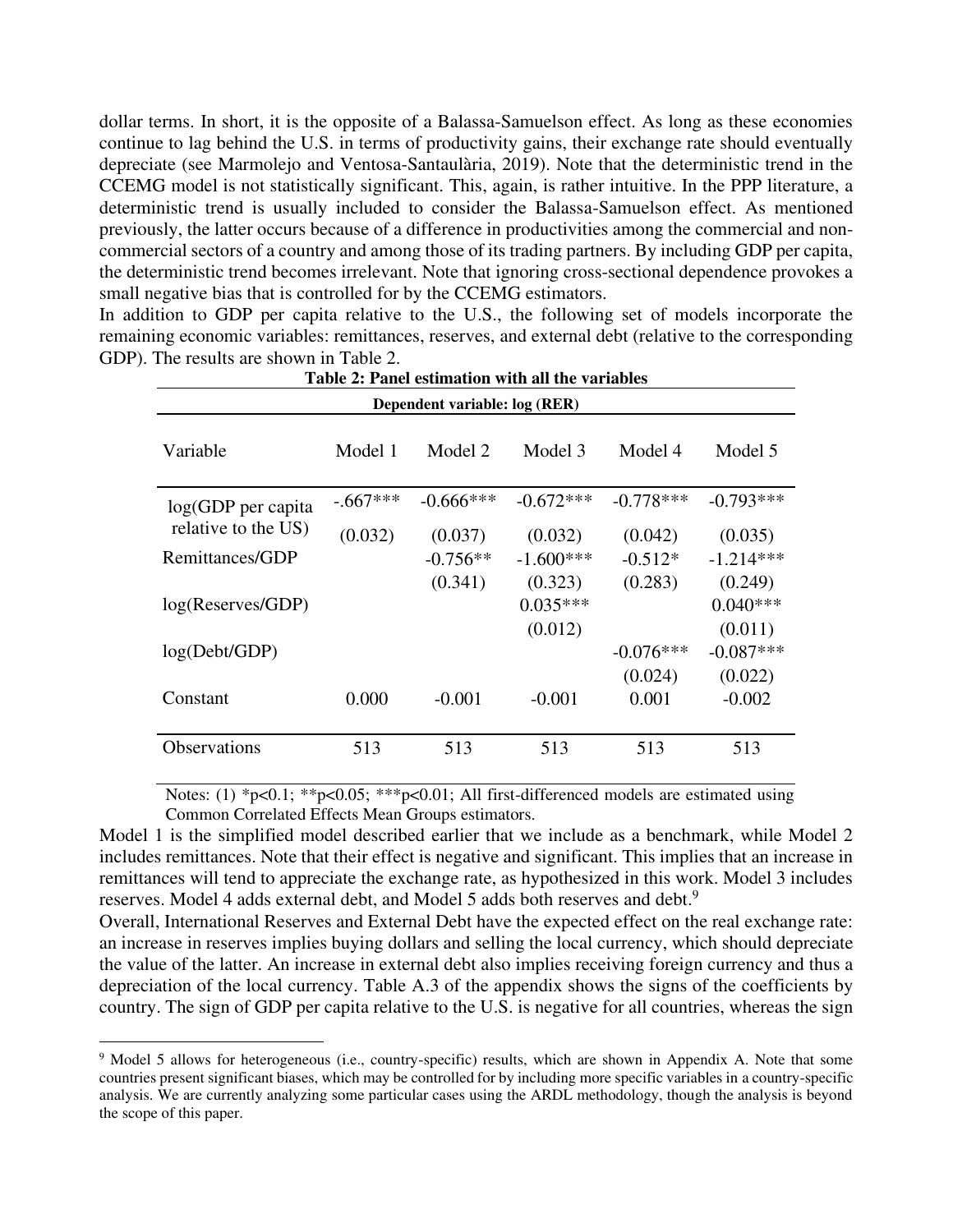of the coefficients of reserves and debt are mixed across countries. This is to be expected, given that the macroeconomic conditions of each country would affect these signs. The sign may vary, for example, depending on the market perception of the sustainability of debt: in a country where the market perception is that the level of debt is high and its sustainability at risk, an increase in debt will probably generate a depreciation (and an increase in reserves an appreciation), whereas, in a country where the level of debt is low or perceived as manageable, we would expect the opposite effect. However, this level of detail is beyond the main focus of this paper. In sum, the panel data model(s) provides evidence that Latin American exchange rates are related to productivity (relative to the U.S.), remittances, reserves, and debt. The signs are correct, and the parameters significant.

It is important to note how the bias evident in some coefficients is corrected after controlling for a specific effect. For instance, the impact of GDP per capita relative to the U.S. is higher when we control for debt. This suggests that ignoring debt in the specification may provoke a positive bias. Furthermore, a strong positive bias in remittances is found when reserves are not considered in a specification with remittances and debt (see Model 4). Model 5 corrects for this positive bias in remittances after incorporating reserves.

For the fifth model, we use the conditional-sum-of-squares (CSS) approach of Hualde and Robinson (2011) to estimate the fractional memory parameters of the residuals for each country to identify a possible cointegrating relationship. For all countries, the residual memories are much lower than those estimated by ELW for the RER (see Figure 5). This suggests a strong long-run relationship (fractional cointegration) between the RER and the variables in the model.





Figure 6 shows the elasticity of the real exchange rate to remittances by country obtained in the model and average net remittances as a percentage of GDP in the last five years. The countries where the net inflows of remittances are estimated to have appreciated the real exchange rate (given by the negative elasticity) are El Salvador, Nicaragua, Haiti, Bolivia, Brazil, Costa Rica, Guatemala, Honduras, and Paraguay. This result, along with the amount of remittances as a percentage of GDP, can indicate the potential extent of Dutch disease in a country. It is particularly relevant that countries with the lowest levels of GDP per capita in the region, such as Haiti, Nicaragua, and El Salvador, are among the most affected. In addition to the high levels of remittances (between 10% and 25% of GDP), the strong effect in these countries might be influenced by low institutional capacity or structural characteristics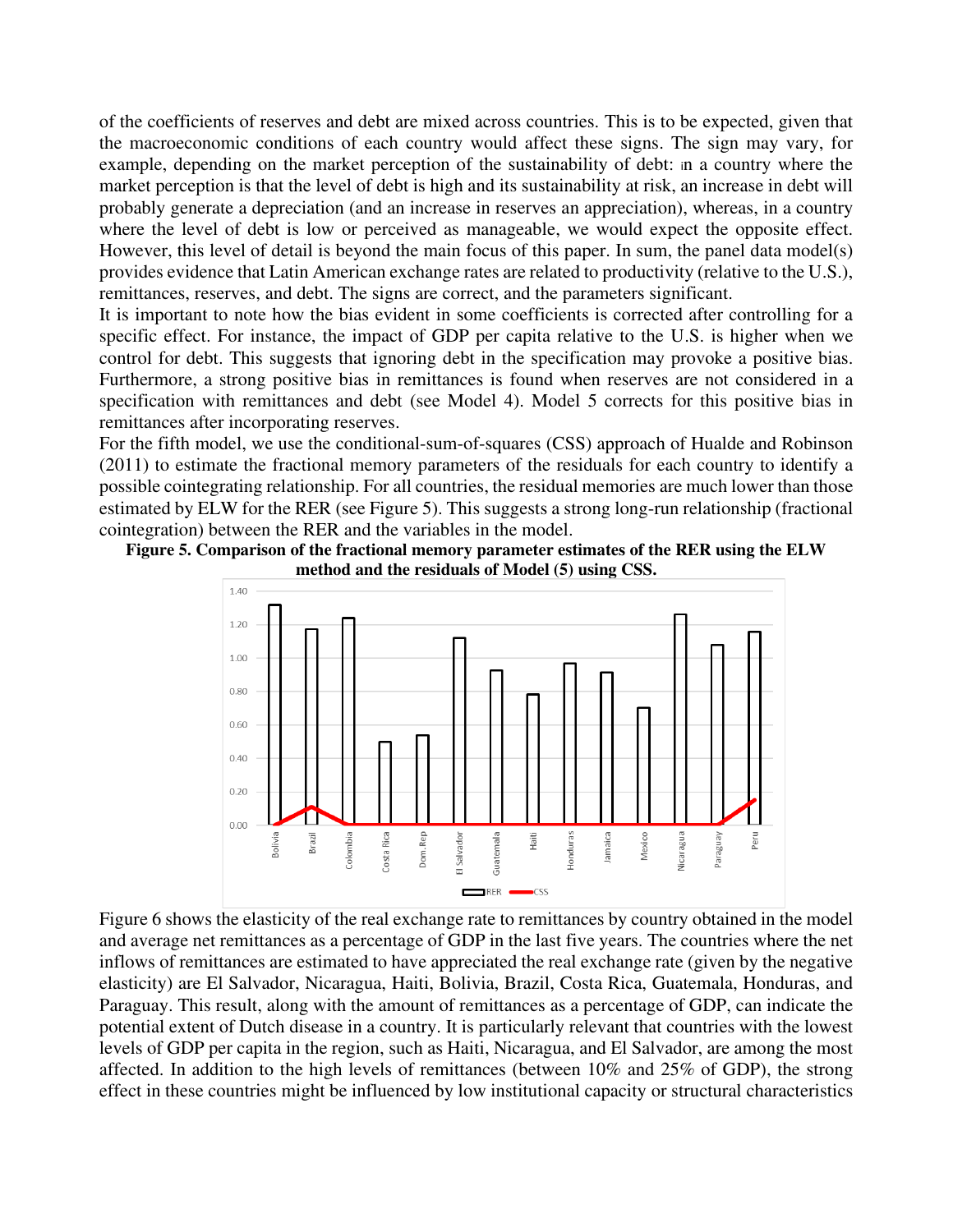of the economies that prevent the implementation of policies to offset such negative effect. Haiti and Nicaragua have been facing social and economic crises for several years now, and El Salvador is dollarized, eliminating its capacity for monetary interventions. The cases of Guatemala and Honduras also stand out given their high share of remittances as a percentage of GDP (around 10% and 20% of GDP, respectively).





Elasticity of real exchange rate to remittances as % of GDP

The elasticity of the real exchange rate to remittance inflows may be influenced not only by the value of remittances with respect to the size of a given economy but also by its exchange rate policy (see Mahraddika, 2020 on the relation between exchange rate regimes and the misalignment of the real exchange rate, and Rodriguez, 2016 on the political and economic determinants of exchange rate regimes in Latin America), financial liberalization, trade balance, the volume of other foreign inflows, and so on. We do not provide a detailed explanation of these determinants. This would require a detailed and profound analysis on a country-by-country basis. Our main objective is to stress the issue of Dutch disease in a particularly challenging environment for low-income countries in LAC (one characterized by remittances as a percentage of GDP at peak levels, strong real depreciations among several competitors in the region, an urgent need to find new sources of growth, and the COVID-19 crisis that exacerbates all these elements). It pretends to spark a discussion on an issue that could potentially affect the development of various countries in years to come, and encouraging policymakers to explore policies to mitigate this.

Several countries have established Sovereign Wealth Funds to mitigate the Dutch disease resulting from state-controlled exports of natural resources. However, in the case of remittances, these are privately-owned inflows, and as such, the experience of China could be useful (Yanzhen, Willett, and Li, 2019, The Economist, 2020). To prevent a strong appreciation of its currency, The People's Bank of China printed the Yuans required to buy the foreign inflows from China's trade surplus. To prevent the additional money supply from causing inflation, it then sterilized the inflows by substantially increasing reserve-requirement ratios for banks. This and other policies should be explored in detail in light of the results presented here.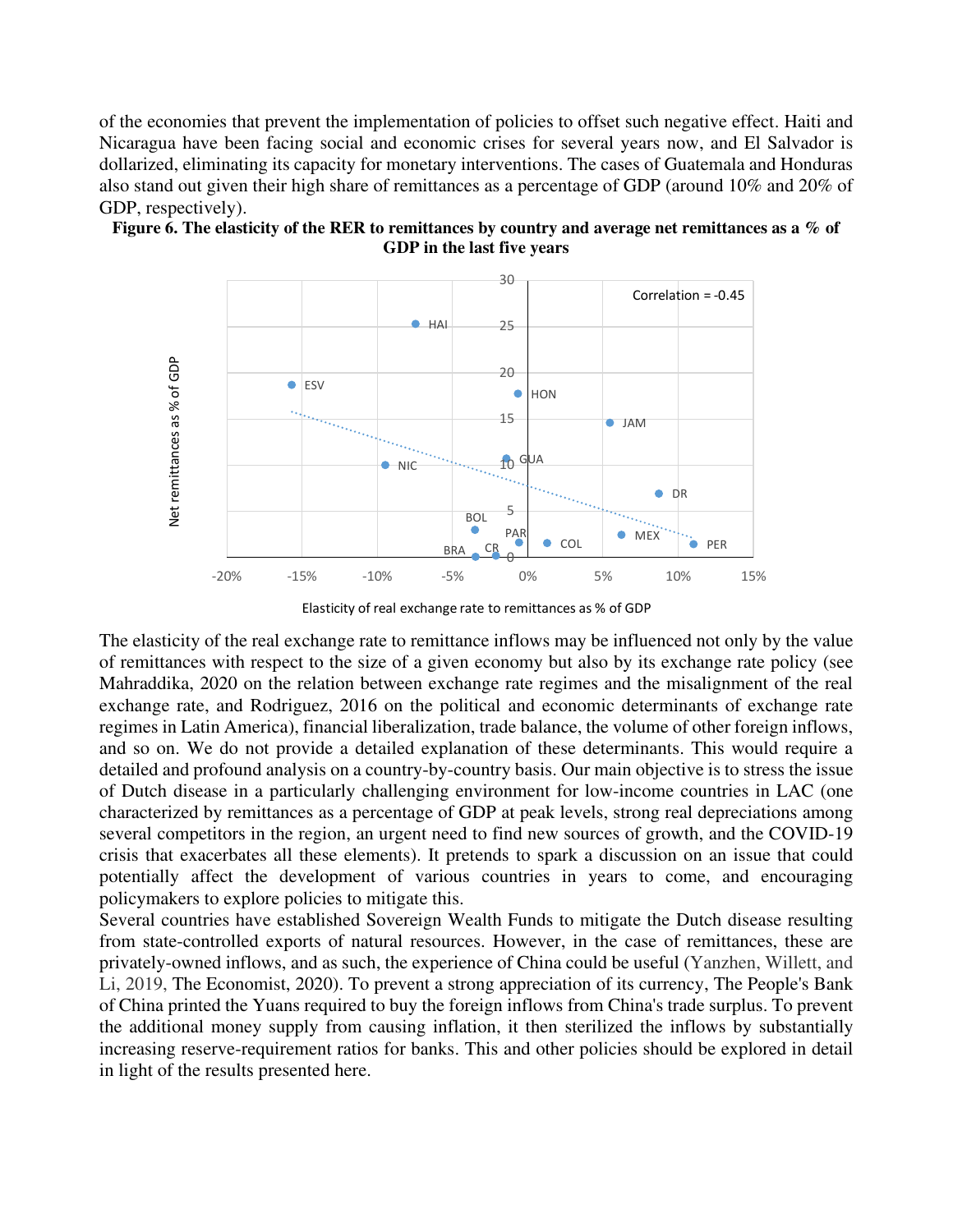#### **3. Concluding remarks**

We set out to study the dynamics of the real exchange rate in Latin American countries. To be precise, we paid particular attention, on a country-by-country basis, to the impact of remittances on the real exchange rate and found this to be significant and negative. An increase in remittances appreciates the exchange rate.

It is worth noting that various countries in Central America receive substantial amounts of remittances from abroad. In several, these inflows tend to appreciate the local currency, a phenomenon that, according to the literature, has a potentially negative effect on growth and the competitiveness of their export sectors. We also find evidence that a loss of productivity (relative to the U.S.) depreciates the exchange rate.

In terms of future research, we suggest that an exploration of the determinants of the real exchange rate elasticity to remittances on a country-by-country basis would be useful, as this would help identify potential policies to reduce the threat of Dutch disease.

#### **Data availability**

The data that support the findings of this study are available from different sources: Source: a) World Bank.<https://data.worldbank.org/indicator>, b) Penn World Table, and c) Haver DLX. The data are public, but they are available from the corresponding author upon reasonable request.

#### **References**

- 1. Abadir, K.M., W. Distaso, and L. Giraitis (2007) "Nonstationarity-extended local Whittle estimation" *Journal of Econometrics* 141(2),1353–84.
- 2. Acosta, P., E. Lartey, and F. Mandelman (2009) "Remittances and the Dutch disease" *Journal of International Economics* 79, 102-16.<br>3. **Ait Benhamou.**
- 3. Ait Benhamou, Z. and L. Cassin (2021) "The impact of remittances on savings, capital and economic growth in small emerging countries" *Economic Modelling* 94*,* 789-803.
- 4. Amuedo, C. and S. Pozo (2004) "Workers' Remittances and the Real Exchange Rate: A Paradox of Gifts" *World Development Journal* 32 (8), 1407-17.
- 5. Bailey, N., G. Kapetanios, and M.H. Pesaran (2016) "Exponent of cross-sectional dependence: Estimation and inference" *Journal of Applied Econometrics* 31(6), 929-60.
- 6. Calvo, G. and C. Reinhart (2002) "Fear of Floating" *Quarterly Journal of Economics* 107(2), 379-408.
- 7. Chami, R., E. Ernst, C. Fullenkamp, and A. Oeking (2018) "Is There a Remittance Trap?" *Finance & Development* 55 (3), IMF: Washington, D.C.
- 8. Chudik, A., and H. Pesaran (2015) "Large Panel Data Models with Cross-Sectional Dependence" in The Oxford Handbook of Panel Data by Badi H. Balgati, Oxford University Press: Oxford.
- 9. Chudik, A., M.H. Pesaran, and E. Tosetti (2011) "Weak and strong cross-section dependence and estimation of large panels" *The Econometrics Journal* 14(1), 45–90.
- 10. Driver, R. and P. Westaway (2004) "Concepts of Equilibrium Exchange Rates" *Quarterly Bulletin* 248, Bank of England: London. Retrieved from

[https://www.bankofengland.co.uk//media/boe/files/workingpaper/2004/conceptsofequilibriumexchangerates.pdf](https://www.bankofengland.co.uk/media/boe/files/workingpaper/2004/conceptsofequilibriumexchangerates.pdf) (Accessed 26 September 2018).

- 11. Eggers, C. and M. Laloum (2020) "Cómo se explica la resiliencia en las remesas de Centroamérica". *Vox Latin American and Caribbean Economic Association*. [http://vox.lacea.org/?q=blog/resiliencia\\_remesas\\_centroamerica](http://vox.lacea.org/?q=blog/resiliencia_remesas_centroamerica)
- 12. Farhi, E. and X. Gabaix (2015) "Rare disasters and exchange rates" *Quarterly Journal of Economics* 131 (1), 1–  $\frac{52}{13}$ .
- 13. Ergemen, Y.E., and C. Velasco (2017) "Estimation of fractionally integrated panels with fixed effects and crosssection dependence" *Journal of Econometrics* 196(2), 248-58.
- 14. Guha, P. (2013) "Macroeconomic effects of international remittances: The case of developing economies" *Economic Modelling* 33, 292-305.
- 15. Hualde, J., and P.M. Robinson (2011) "Gaussian pseudo-maximum likelihood estimation of fractional time series models" *Annals of Statistics* 39(6), 3152-81.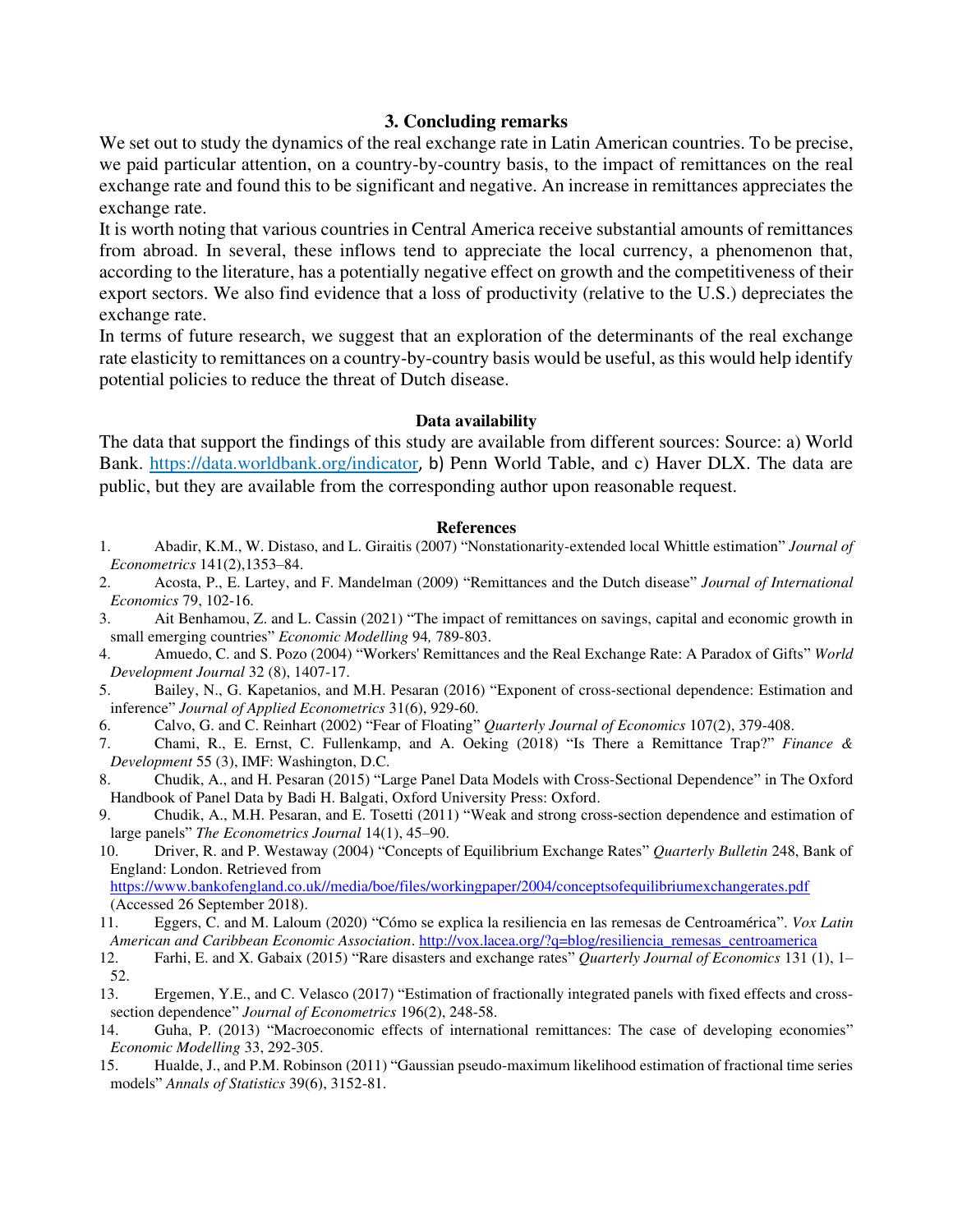- 16. Kuncoro, H. (2020) ''The role of exchange rate in remittance inflows Evidence from Indonesia'', *Economics Bulletin* 40: 1508-21.
- 17. Levy-Yeyati, E., F. Sturzenegger, and P. Gluzmann (2012) "Fear of appreciation" *Journal of Development Economics* 101, 233-47.
- 18. Lin, H.H. (2011) "Determinants of Remittances: Evidence from Tonga", *IMF Working Paper* WP/11/18.
- 19. Mahraddika, W. (2020) "Real exchange rate misalignment in developing countries: The role of exchange rate flexibility and capital account openness" *International Economics* 163, 1-24.
- 20. Marmolejo, A. L. and D. Ventosa-Santaulària (2019) "Why does the peso-dollar exchange rate show a depreciation trend? The role of productivity differentials" *Economic Modelling* 80, 158-70.
- 21. Martin, X., Sobol, D., Magnoni, B. and E. Burgess (2019) "Remittances from the US to Latin America and the Caribbean. Following the Money Journey". Inter-American Development Bank: Washington, D.C.
- 22. Pant, B. and B.B. Budha, (2016) "Remittances and Exchange Rate Linkages: Experiences of Nepal", NRB Working Paper 33.
- 23. Pesaran, M.H. (2006) "Estimation and inference in large heterogeneous panels with a multifactor error structure" *Econometrica* 74(4), 967-1012.
- 24. Pesaran, M.H., and R. Smith (1995) "Estimating long-run relationships from dynamic heterogeneous panels" *Journal of Econometrics* 68(1), 79-113.
- 25. Rodriguez, C. (2016) "Economic and political determinants of exchange rate regimes: The case of Latin America" *International Economics* 147, 1-26.
- 26. Rodríguez-Caballero, C. V. (2021) "Energy consumption and GDP: a panel data analysis with multi-level crosssectional dependence" *Econometrics and Statistics*, forthcoming.
- 27. The Economist (2020) "Conforming to norms China's monetary stimulus is unusually restrained". The Economist: London. August 22, 2020.
- 28. United Nations (2020) "Enfrentar los efectos cada vez mayores del COVID-19 para una reactivación con igualdad: nuevas proyecciones". Cepal - United Nations: New York.
- 29. Vargas-Silva, C. (2021) "The Tale of Three Amigos: Remittances, Exchange Rates and Money Demand in Mexico" *Review of Development Economics*, forthcoming.
- 30. World Bank (2021) "Resilience COVID-19 Crisis Through a Migration Lens" *Migration and Development Brief 34,* World Bank Group - Global Knowledge Partnership on Migration and Development: Washington, D.C.
- 31. Yanzhen W., T.D. Willett and X. Li (2019) "International Capital Flows and the Independence of China's Monetary Policy" *The Chinese Economy* 52(4), 300-17.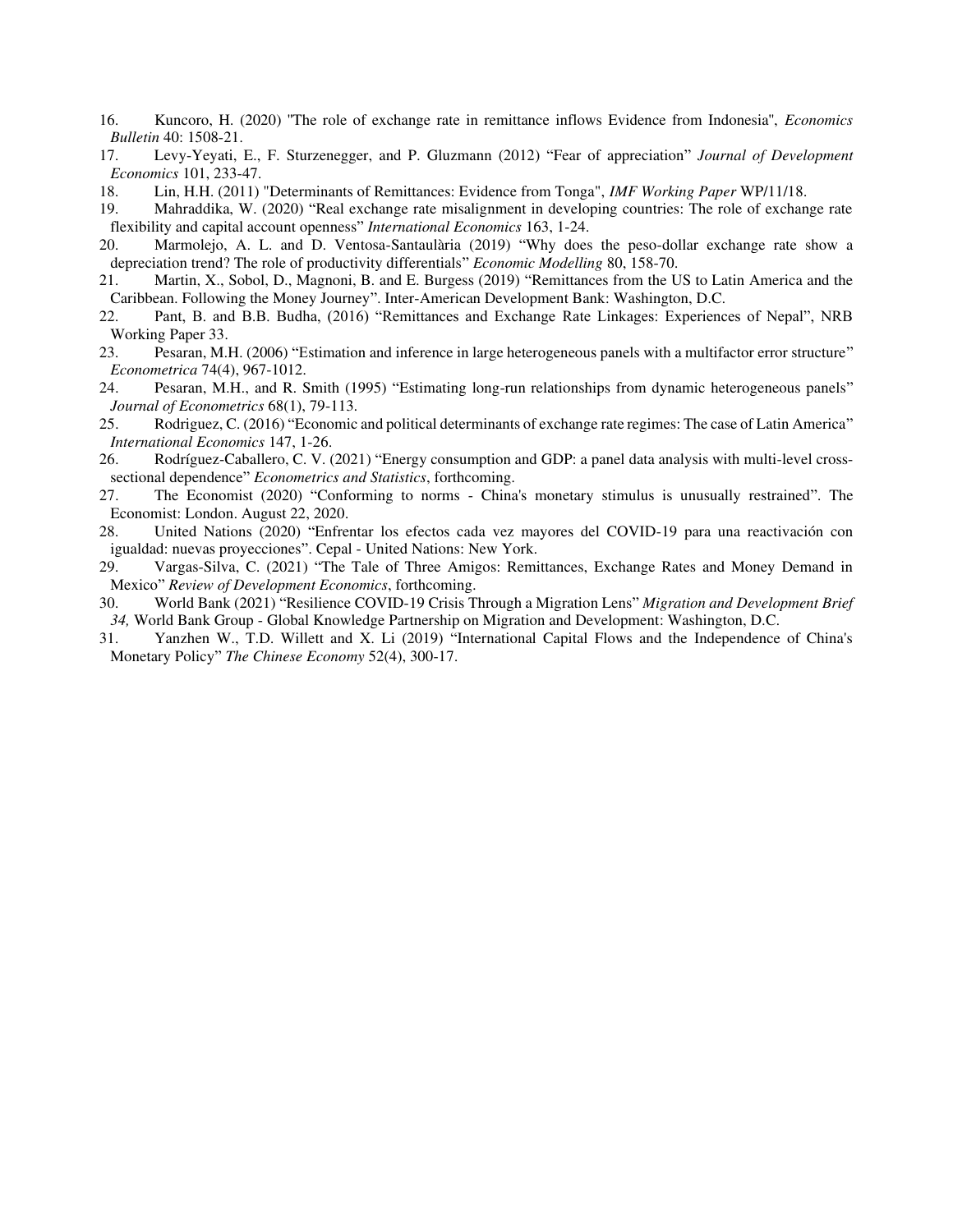#### **Appendix A**

**Table A.1: Descriptive statistics** 

|                                                |                  | Bolivia        | <b>B</b> razil | Colombia       |                |                | Costa Rica Dom.Rep El Salvador Guatemala |                | Haiti          | Honduras       | Jamaica Mexico |                | Nicaragua      | Paraguay       | Peru           |
|------------------------------------------------|------------------|----------------|----------------|----------------|----------------|----------------|------------------------------------------|----------------|----------------|----------------|----------------|----------------|----------------|----------------|----------------|
|                                                | Min              | 3.600          | 1.618          | 1585.839       | 369.170        | 36.226         | 0.981                                    | 6.218          | 38.071         | 15.549         | 70.434         | 10.233         | 20.914         | 2206.544       | 2.592          |
|                                                | Max              | 9.919          | 4.093          | 3389.910       | 754.713        | 67.129         | 6.702                                    | 14.720         | 111.645        | 32.273         | 148.367        | 19.887         | 24.073         | 8463.314       | 11.586         |
|                                                | Median           | 7.003          | 2.414          | 2499.963       | 637.347        | 40.916         | 1.095                                    | 9.168          | 64.624         | 19.464         | 99.609         | 12.880         | 22.232         | 4716.230       | 3.288          |
|                                                | Mean             | 6.850          | 2.569          | 2428.294       | 606.612        | 44.338         | 2.008                                    | 9.603          | 64.163         | 21.642         | 102.360        | 13.782         | 22.395         | 4863.732       | 4.248          |
|                                                | Std.Dev.         | 1.569          | 0.695          | 508.650        | 80.865         | 8.274          | 1.706                                    | 2.183          | 19.989         | 4.596          | 19.350         | 2.311          | 1.076          | 1510.160       | 2.260          |
| Real Exchange Rate                             | Skewness         | 0.203          | 0.688          | 0.005          | $-0.953$       | 1.417          | 1.790                                    | 0.285          | 0.364          | 0.551          | 0.439          | 0.916          | 0.253          | 0.601          | 1.762          |
|                                                | Kurtosis         | $-0.175$       | $-0.601$       | $-1.065$       | 0.611          | 1.174          | 1.865                                    | $-0.966$       | $-0.581$       | $-0.888$       | $-0.196$       | 0.361          | $-1.586$       | 0.488          | 2.115          |
|                                                |                  |                |                |                |                |                |                                          |                |                |                |                |                |                |                |                |
| Remmitances / GDP                              | Min              | $-0.001$       | 0.000          | 0.000          | 0.000          | 0.018          | 0.011                                    | $-0.001$       | 0.007          | 0.000          | 0.013          | 0.005          | $-0.002$       | 0.003          | $-0.003$       |
|                                                | Max              | 0.074          | 0.004          | 0.032          | 0.013          | 0.109          | 0.216                                    | 0.124          | 0.293          | 0.217          | 0.152          | 0.028          | 0.115          | 0.025          | 0.020          |
|                                                | Median           | 0.009          | 0.001          | 0.011          | 0.002          | 0.062          | 0.127                                    | 0.024          | 0.102          | 0.051          | 0.090          | 0.013          | 0.062          | 0.014          | 0.011          |
|                                                | Mean             | 0.017          | 0.001          | 0.013          | 0.004          | 0.058          | 0.128                                    | 0.053          | 0.119          | 0.083          | 0.086          | 0.016          | 0.050          | 0.013          | 0.009          |
|                                                | Std.Dev.         | 0.020          | 0.001          | 0.008          | 0.003          | 0.021          | 0.063                                    | 0.047          | 0.095          | 0.077          | 0.045          | 0.007          | 0.044          | 0.005          | 0.008          |
|                                                | Skewness         | 1.098          | 0.696          | 0.346          | 1.052          | 0.030          | $-0.384$                                 | 0.254          | 0.270          | 0.340          | $-0.160$       | 0.354          | $-0.019$       | $-0.337$       | $-0.327$       |
|                                                | Kurtosis         | 0.452          | $-0.471$       | $-0.155$       | 0.116          | 0.115          | $-1.235$                                 | $-1.799$       | $-1.504$       | $-1.626$       | $-1.499$       | $-1.218$       | $-1.837$       | $-0.450$       | $-1.355$       |
|                                                |                  |                |                |                |                |                |                                          |                |                |                |                |                |                |                |                |
|                                                | Min              | 0.245          | 0.154          | 0.194          | 0.219          | 0.062          | 0.279                                    | 0.159          | 0.103          | 0.244          | 0.451          | 0.175          | 0.554          | 0.222          | 0.262          |
|                                                | Max              | 1.432          | 0.499          | 0.474          | 1.445          | 0.758          | 0.685                                    | 0.408          | 0.461          | 1.032          | 1.976          | 0.751          | 10.874         | 0.884          | 1.190          |
|                                                | Median           | 0.671          | 0.290          | 0.303          | 0.381          | 0.273          | 0.518                                    | 0.304          | 0.312          | 0.541          | 0.912          | 0.304          | 1.233          | 0.410          | 0.519          |
| Debt/GDP                                       | Mean             | 0.639          | 0.295          | 0.320          | 0.548          | 0.328          | 0.504                                    | 0.287          | 0.307          | 0.565          | 0.915          | 0.344          | 2.195          | 0.442          | 0.525          |
|                                                | Std.Dev.         | 0.282          | 0.100          | 0.078          | 0.356          | 0.181          | 0.135                                    | 0.070          | 0.082          | 0.225          | 0.328          | 0.142          | 2.484          | 0.169          | 0.208          |
|                                                | Skewness         | 0.724          | 0.372          | 0.201          | 1.306          | 0.709          | $-0.324$                                 | $-0.101$       | $-0.365$       | 0.254          | 1.039          | 1.250          | 2.333          | 0.715          | 1.096          |
|                                                | Kurtosis         | 0.921          | $-0.880$       | $-1.146$       | 0.310          | 0.058          | $-1.279$                                 | $-1.124$       | 0.097          | $-1.123$       | 1.591          | 1.430          | 4.791          | $-0.164$       | 1.399          |
|                                                |                  |                |                |                |                |                |                                          |                |                |                |                |                |                |                |                |
|                                                | Min              | 0.017<br>0.437 | 0.014          | 0.036          | 0.030          | 0.007<br>0.095 | 0.021                                    | 0.013<br>0.157 | 0.001          | 0.004          | 0.017<br>0.256 | 0.005          | 0.005          | 0.076          | 0.031          |
|                                                | Max<br>Median    |                | 0.202<br>0.065 | 0.163<br>0.099 | 0.154          |                | 0.163<br>0.113                           | 0.086          | 0.290          | 0.242          |                | 0.161          | 0.205<br>0.094 | 0.193          | 0.323<br>0.170 |
| Reserves / GDP                                 |                  | 0.109<br>0.160 | 0.081          | 0.104          | 0.113<br>0.111 | 0.044<br>0.043 | 0.098                                    | 0.087          | 0.051<br>0.089 | 0.136<br>0.113 | 0.119<br>0.117 | 0.059<br>0.072 | 0.105          | 0.126<br>0.128 | 0.172          |
|                                                | Mean<br>Std.Dev. | 0.146          | 0.055          | 0.027          | 0.027          | 0.026          | 0.041                                    | 0.043          | 0.099          | 0.081          | 0.068          | 0.043          | 0.059          | 0.031          | 0.092          |
|                                                | Skewness         | 0.893          | 0.784          | $-0.101$       | $-0.789$       | 0.200          | $-0.392$                                 | $-0.128$       | 1.036          | $-0.020$       | 0.202          | 0.523          | 0.282          | 0.135          | 0.147          |
|                                                | Kurtosis         | $-0.765$       | $-0.447$       | 0.728          | 0.985          | $-1.249$       | $-1.130$                                 | $-1.455$       | $-0.528$       | $-1.718$       | $-1.153$       | $-0.799$       | $-1.156$       | $-0.719$       | $-1.184$       |
|                                                |                  |                |                |                |                |                |                                          |                |                |                |                |                |                |                |                |
|                                                | Min              | 0.023          | 0.074          | 0.053          | 0.072          | 0.037          | 0.037                                    | 0.035          | 0.008          | 0.029          | 0.049          | 0.091          | 0.010          | 0.034          | 0.034          |
|                                                | Max              | 0.074          | 0.266          | 0.156          | 0.201          | 0.122          | 0.066                                    | 0.086          | 0.020          | 0.086          | 0.103          | 0.272          | 0.053          | 0.123          | 0.127          |
| <b>GDP PER CAPITA / GDP<br/>PER CAPITA USA</b> | Median           | 0.033          | 0.142          | 0.083          | 0.107          | 0.082          | 0.056                                    | 0.052          | 0.014          | 0.039          | 0.092          | 0.178          | 0.031          | 0.063          | 0.068          |
|                                                | Mean             | 0.040          | 0.143          | 0.089          | 0.122          | 0.084          | 0.054                                    | 0.056          | 0.014          | 0.044          | 0.087          | 0.173          | 0.032          | 0.072          | 0.075          |
|                                                | Std.Dev.         | 0.014          | 0.048          | 0.028          | 0.043          | 0.026          | 0.009                                    | 0.013          | 0.003          | 0.016          | 0.014          | 0.038          | 0.011          | 0.025          | 0.026          |
|                                                | Skewness         | 0.744          | 0.774          | 0.974          | 0.758          | $-0.196$       | $-0.436$                                 | 0.586          | 0.067          | 1.207          | $-1.125$       | $-0.066$       | 0.157          | 0.426          | 0.639          |
|                                                | Kurtosis         | $-0.721$       | 0.063          | 0.231          | $-0.839$       | $-1.090$       | $-0.988$                                 | $-0.798$       | $-0.784$       | 0.153          | 0.669          | 0.432          | 0.173          | $-1.130$       | $-0.720$       |

#### **Table A.2: Fractional estimated integration orders**

|                 | Estimated integration orders |          |          |      |                            |  |  |  |
|-----------------|------------------------------|----------|----------|------|----------------------------|--|--|--|
|                 | <b>RER</b>                   | Remm/GDP | Debt/GDP |      | Reserves/GDP GDPC/GDPC USA |  |  |  |
| <b>Bolivia</b>  | 1.32                         | 1.19     | 0.86     | 1.15 | 1.21                       |  |  |  |
| Brazil          | 1.18                         | 0.96     | 1.00     | 0.62 | 1.01                       |  |  |  |
| Colombia        | 1.24                         | 0.95     | 1.34     | 1.23 | 1.26                       |  |  |  |
| Costa Rica      | 0.50                         | 1.07     | 1.10     | 0.80 | 1.17                       |  |  |  |
| Dom.Rep         | 0.54                         | 0.73     | 1.13     | 0.53 | 0.98                       |  |  |  |
| El Salvador     | 1.12                         | 1.28     | 1.49     | 0.68 | 1.19                       |  |  |  |
| Guatemala       | 0.93                         | 1.24     | 1.03     | 0.76 | 1.24                       |  |  |  |
| Haiti           | 0.78                         | 1.28     | 0.73     | 0.95 | 0.78                       |  |  |  |
| <b>Honduras</b> | 0.97                         | 1.01     | 1.27     | 1.19 | 1.46                       |  |  |  |
| Jamaica         | 0.91                         | 0.74     | 0.96     | 0.55 | 0.74                       |  |  |  |
| Mexico          | 0.70                         | 1.25     | 0.83     | 0.57 | 0.83                       |  |  |  |
| Nicaragua       | 1.26                         | 1.26     | 0.86     | 0.52 | 0.81                       |  |  |  |
| Paraguay        | 1.08                         | 0.67     | 1.01     | 0.58 | 1.21                       |  |  |  |
| Peru            | 1.16                         | 1.25     | 1.33     | 1.27 | 1.09                       |  |  |  |

Notes: This table reports the estimated fractional integration orders obtained using the Extended Local Whittle (ELW) estimation approach proposed by Abadir et al. (2007) with bandwidth choices of m = 12. Data are demeaned and linear or quadratic detrended. Standard errors of the estimates are 0.111 in all cases.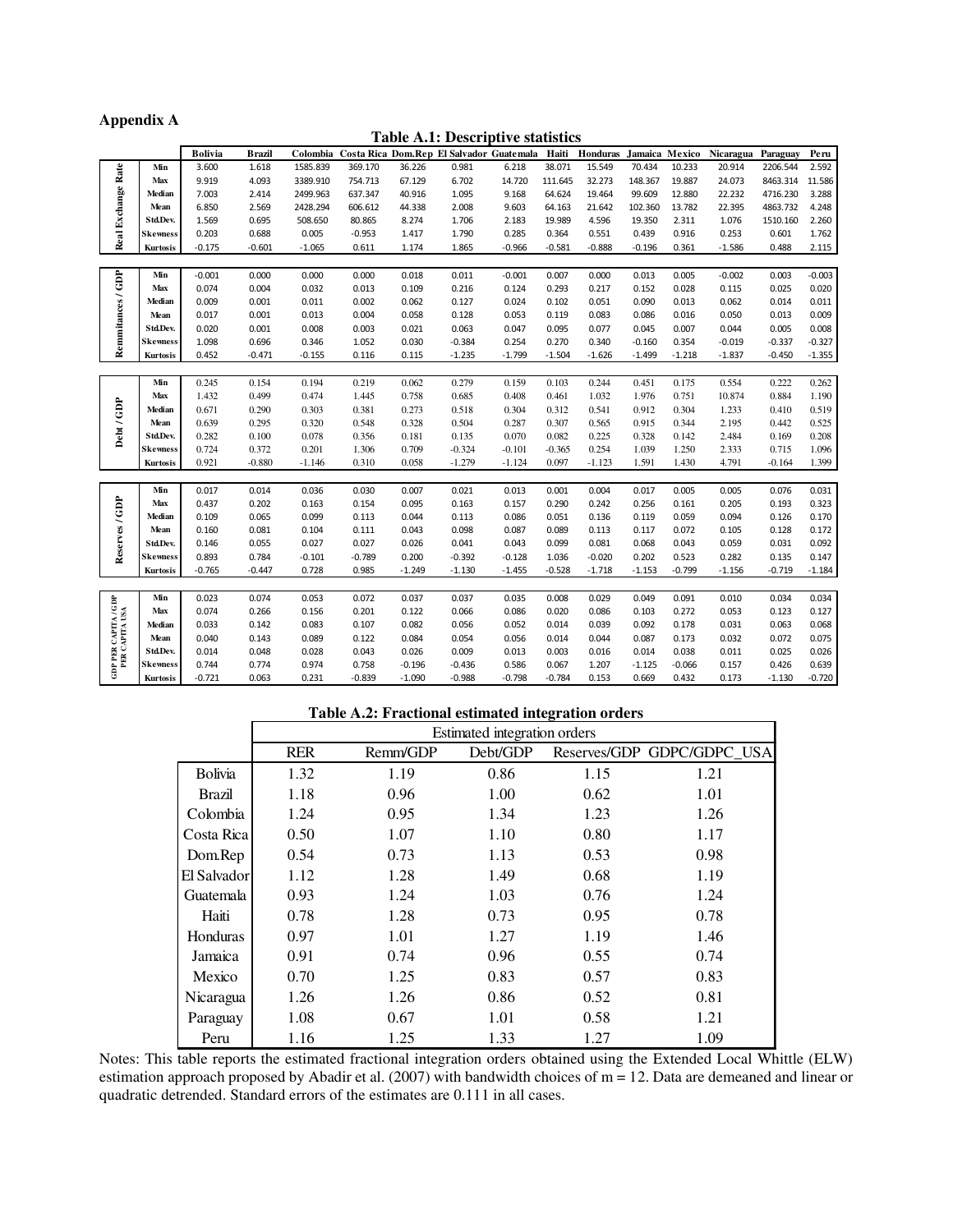|               | Heterogenous parameters in Model 5 |              |           |          |          |  |  |  |  |
|---------------|------------------------------------|--------------|-----------|----------|----------|--|--|--|--|
|               | Intercept                          | log(DebtGDP) |           |          |          |  |  |  |  |
| Bolivia       | 0.005                              | $-0.913$     | $-2.075$  | 0.059    | $-0.185$ |  |  |  |  |
| Brazil        | 0.015                              | $-0.864$     | $-25.258$ | $-0.104$ | $-0.086$ |  |  |  |  |
| Colombia      | 0.031                              | $-0.621$     | 1.062     | 0.106    | $-0.216$ |  |  |  |  |
| Costa<br>Rica | 0.024                              | $-0.931$     | $-5.135$  | 0.005    | 0.073    |  |  |  |  |
| Guatemala     | 0.008                              | $-1.173$     | $-0.263$  | $-0.018$ | $-0.100$ |  |  |  |  |
| Haiti         | $-0.029$                           | $-0.623$     | $-0.623$  | 0.043    | $-0.035$ |  |  |  |  |
| Honduras      | $-0.015$                           | $-0.937$     | $-0.073$  | 0.090    | $-0.038$ |  |  |  |  |
| Jamaica       | 0.045                              | $-0.542$     | 0.641     | $-0.005$ | 0.025    |  |  |  |  |
| Mexico        | 0.032                              | $-0.655$     | 3.996     | $-0.028$ | 0.115    |  |  |  |  |
| Nicaragua     | 0.000                              | $-0.335$     | $-1.898$  | 0.009    | 0.049    |  |  |  |  |
| Paraguay      | 0.040                              | $-0.844$     | $-0.420$  | 0.184    | 0.000    |  |  |  |  |
| Peru          | $-0.032$                           | $-1.517$     | 12.773    | 0.195    | $-0.655$ |  |  |  |  |
| Dom Rep       | $-0.001$                           | $-1.050$     | 1.502     | 0.009    | $-0.409$ |  |  |  |  |
| Salvador      | $-0.149$                           | $-0.099$     | $-1.225$  | 0.014    | 0.245    |  |  |  |  |

**Table A.3: Panel results of model 5. Heterogeneous estimates.**

#### **Appendix B: Further econometric details**

The growing popularity of macroeconomic panel data analysis has resulted in researchers (both theoretical and empirical) focusing on the study and treatment of panels with cross-sectional dependence. Chudik et al. (2011) define the concepts of weak and strong dependence based on the asymptotic behavior of the higher eigenvalue of the associated covariance matrix of the variables under study. A strong dependence can be generated by common factors, while a weak one can have its origin in spatial processes (see Bailey et al., 2016). Consider the model stated in eqs. (1) and (2). Since long-run persistence is transmitted to the model through different channels (either by the common factors or by the idiosyncratic shocks), the model guarantees a cointegrating relationship in the panel if max $(\delta_i, \vartheta_i, d_i) > d_i \,\forall i$ , i.e., if the common factors or covariates exhibit more persistence than the dependent variable. However, cointegration is not a prerequisite to obtaining consistent estimates of the parameters of interests (see Ergemen and Velasco (2017)).

In many empirical studies, it is also interesting to obtain estimations of the expected value of the heterogeneous parameters to draw a global inference. In this sense, Pesaran and Smith (1995) propose estimating such global effects by using the average of heterogeneous parameters, labeled "Group Average Estimators" or Mean Group Estimators (MGE). However, these estimates do not contemplate the existence of cross-sectional dependence, so MGE may also be inconsistent.

For clarity of the exposition, we present equations (1-2) again. The model is

$$
y_{it} = \alpha_i + \beta'_i x_{it} + \lambda'_i F_t + \Delta_{t+1}^{-d_{io}} \epsilon_{it},
$$
  

$$
x_{it} = \mu_i + \Gamma'_i F_t + \Delta_{t+1}^{-\delta_{io}} \nu_{it}.
$$

In this model, the number of unobservable factors is assumed fixed and much smaller with respect to N, so that  $r \ll N$ . Furthermore, the idiosyncratic shocks are also fractionally integrated processes, specifically  $v_{it} \sim I(\delta_i)$ , and  $\epsilon_i \sim I(d_i)$ . Covariate-specific idiosyncratic shocks  $v_{it}$ , the idiosyncratic terms  $\epsilon_i$ , the unobservable common factors  $F_t$ , and the factor loadings  $\lambda_i$ , and  $\Gamma_i$  are all pairwise independent.